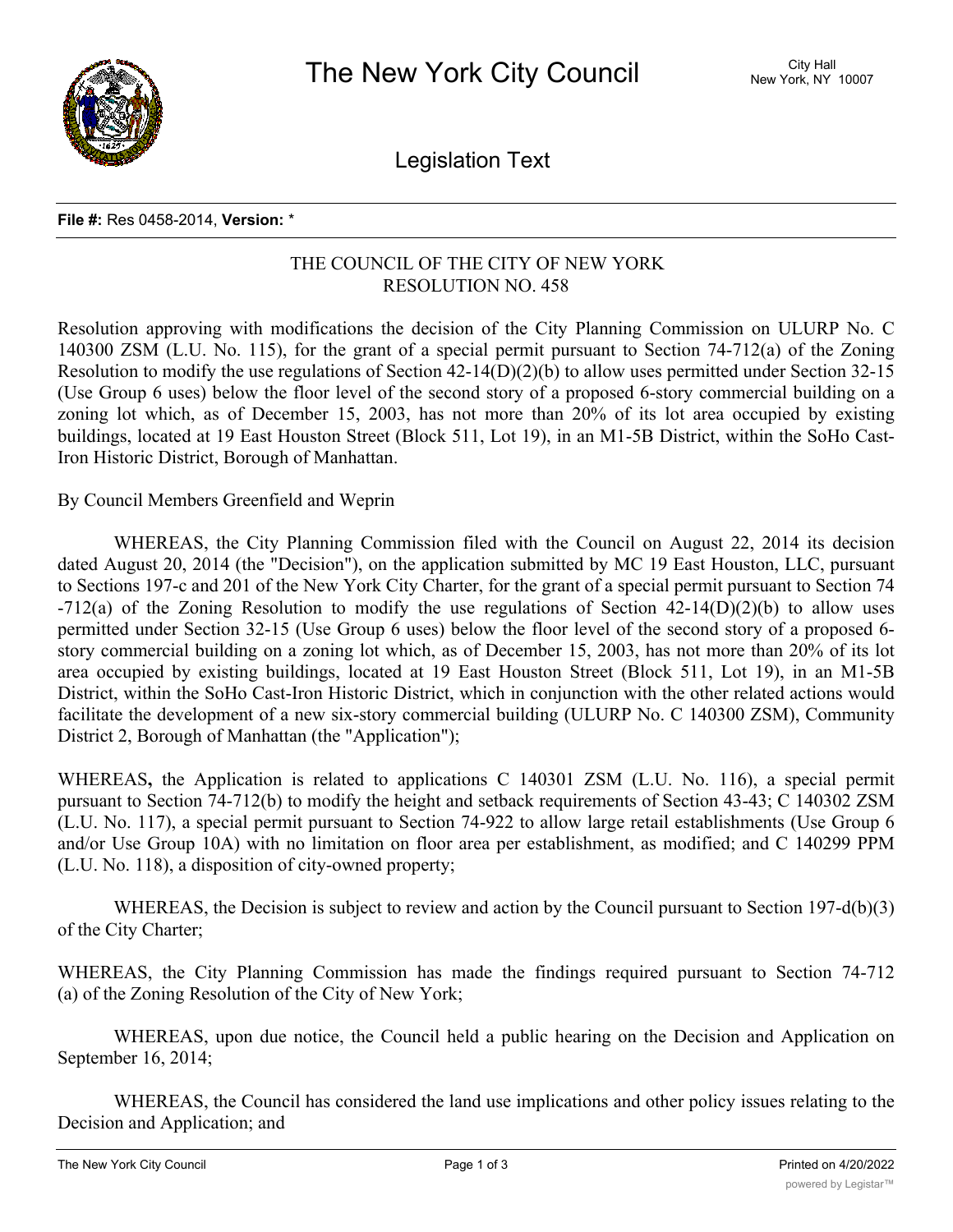WHEREAS, the Council has considered the relevant environmental issues including the negative declaration (CEQR No. 14DME001M) issued on March 10, 2014 (the "Negative Declaration") and the CEQR Technical Memorandum dated October 16, 2014 (the "Technical Memorandum");

## RESOLVED:

The Council finds that the action described herein will have no significant impact on the environment as set forth in the Negative Declaration and the Technical Memorandum.

Pursuant to Sections 197-d and 200 of the City Charter and on the basis of the Decision and Application, and based on the environmental determination and consideration described in this report, C 140300 ZSM, and incorporated by reference herein, the Council approves the Decision with modifications and subject to the following conditions:

Matter in strikeout is old, to be deleted by the City Council; Matter in **bold underline** is new, to be added by the City Council.

1. The property that is the subject of this application (C 140300 ZSM) shall be developed in size and arrangement substantially in accordance with the dimensions, specifications and zoning computations indicated on the following approved plans, prepared by S9, an affiliate of Perkins Eastman Architects, PC, filed with this application and incorporated in this resolution:

| Dwg. No.<br>Z-001.00 | Title<br>Zoning Analysis | <b>Last Date Revised</b><br><b>August 4, 2014 October 22, 2014</b> |
|----------------------|--------------------------|--------------------------------------------------------------------|
| $Z-100.00$           | Site Plan                | August 18, 2014                                                    |
| $Z-101.00$           | Cellar Floor Plan        | <b>August 4, 2014 October 22, 2014</b>                             |
| $Z - 102.00$         | Ground Floor Plan        | <b>August 4, 2014 October 22, 2014</b>                             |
| $Z - 301.00$         | <b>Building Sections</b> | <b>August 4, 2014 October 22, 2014</b>                             |
| $Z - 302.00$         | <b>Building Section</b>  | July 15, 2014 October 22, 2014                                     |
| Z303.00              | <b>Building Section</b>  | <b>August 4, 2014 October 22, 2014</b>                             |
| $Z - 303.10$         | <b>Building Section</b>  | <b>August 4, 2014 October 22, 2014</b>                             |

- 2. Such development shall conform to all applicable provisions of the Zoning Resolution, except for the modifications specifically granted in this resolution and shown on the plans listed above which have been filed with this application. All zoning computations are subject to verification and approval by the New York City Department of Buildings.
- 3. Such development shall conform to all applicable laws and regulations relating to its construction, operating and maintenance.
- 4. In the event the property that is the subject of the application is developed as, sold as, or converted to condominium units, a homeowners' association, or cooperative ownership, a copy of this resolution and